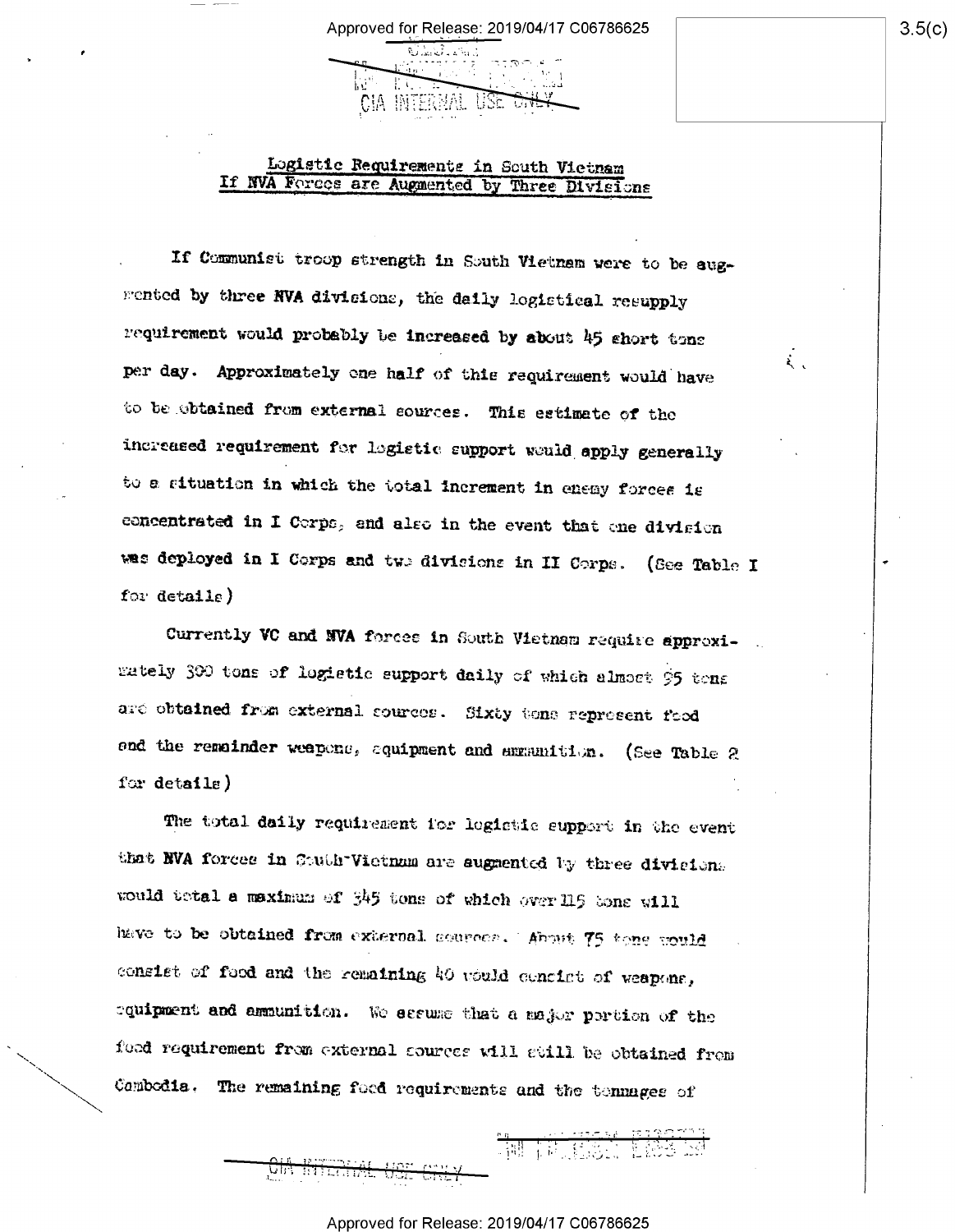Approved for Release: 2019/04/17 C06786625

ż.

weapone, equipment and ammunition that would have to be obtained will come almost exclusively from North Vietnam and would amount to 70 tons a day. The movement of this volume of supplies would involve the use of less than 15 percent of the capacity of the truck routee leading from lace to the South Victnamese border.

During the first two months of 1968 truck traffic through Luos has been at such a high level that an average of 200 tons a day or almost 3 times the anticipated requirements, could have been made available for the forces in South Vietnam. Even this high level of traffic has used less than 50 percent of the capacity of the read system.

Given this demenstration of resupply operations under conditions of heavy interdiction, and the fact that in three years no road seems to have reduced much more than 25 percent of its espacity, there is little reason to believe that logistics considerations will be a meaningful restraint to a build-up of forces.

#### Approved for Release: 2019/04/17 C06786625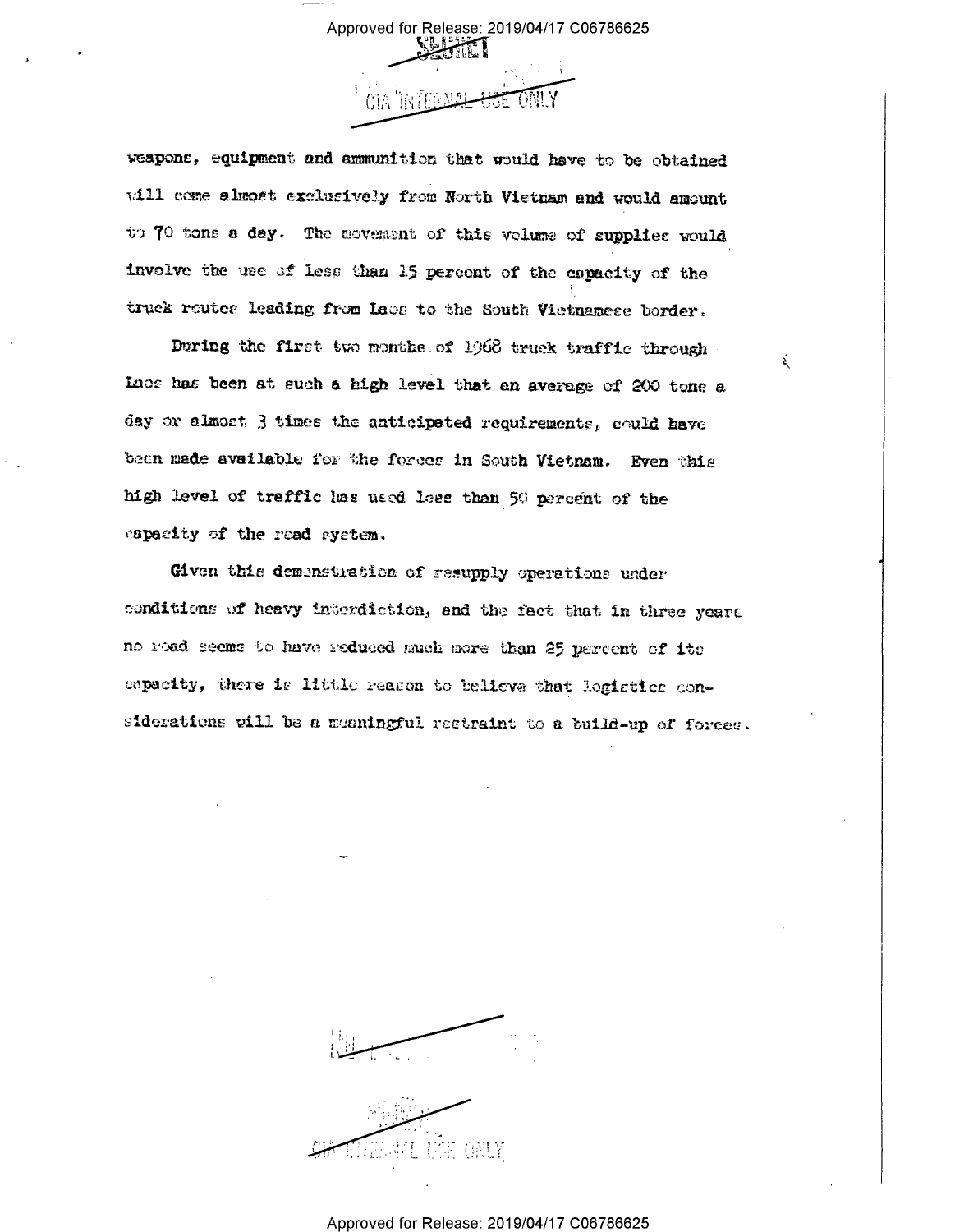# Approved for Release: 2019/04/17 C06786625

 $\theta$ idi  $\tau$ 

#### Table 1

## Daily Logistic Resupply Requirements for Three-Additional NVA Divisions in South Vietnam \*

|                                                                         |                                | (In Short Tons)                                   |
|-------------------------------------------------------------------------|--------------------------------|---------------------------------------------------|
|                                                                         | Total Requirement              | Requirement from<br>External Sources              |
| Case 1. (All Divisions<br>Deployed in Northern I Corps)                 |                                |                                                   |
| Class I .<br>Class II and IV<br>Class III<br>Class V                    | 35.00<br>6.13<br>Negl.<br>3.45 | $17.50**$<br>$2.02$ **<br>Negl.<br>$3.09$ **      |
| Total                                                                   | 44.58                          | 22.61                                             |
| Case 2. (1 Division Deployed<br>in I Corps; 2 Divisions in II Corps***) | ø                              |                                                   |
| Class I<br>Class II and IV<br>Class III<br>Class V                      | 35.00<br>6.13<br>Negl.<br>2.32 | $17.50$ ****<br>$2.02$ $**$<br>Negl.<br>$2.08$ ** |
| Total                                                                   | 43.45                          | 21.60                                             |

\* Total strength estimated at 35,000 men.

 $**$ Source: North Vietnam.

1 division in Western Highlands and 1 division in coastal areas.  $***$ \*\*\*\* Source: Cambodia.

This estimate is predicated on combat ammunition expenditure Note: of one-third the basic load per engagement, and combat levels of each unit being engaged one in 15 days in I Corps, and one in 30 days in II Corps.

| $\mathcal{L}^{\mathcal{L}}(\mathcal{L}^{\mathcal{L}})$ , where $\mathcal{L}^{\mathcal{L}}(\mathcal{L}^{\mathcal{L}})$ |                                    |
|-----------------------------------------------------------------------------------------------------------------------|------------------------------------|
|                                                                                                                       | <br>٠.                             |
|                                                                                                                       | VIRTET /NA CORFOR PIQQIN           |
| <b>CONTRACTOR</b><br>                                                                                                 | 5. <del>.</del><br>$\cdot$ $\cdot$ |